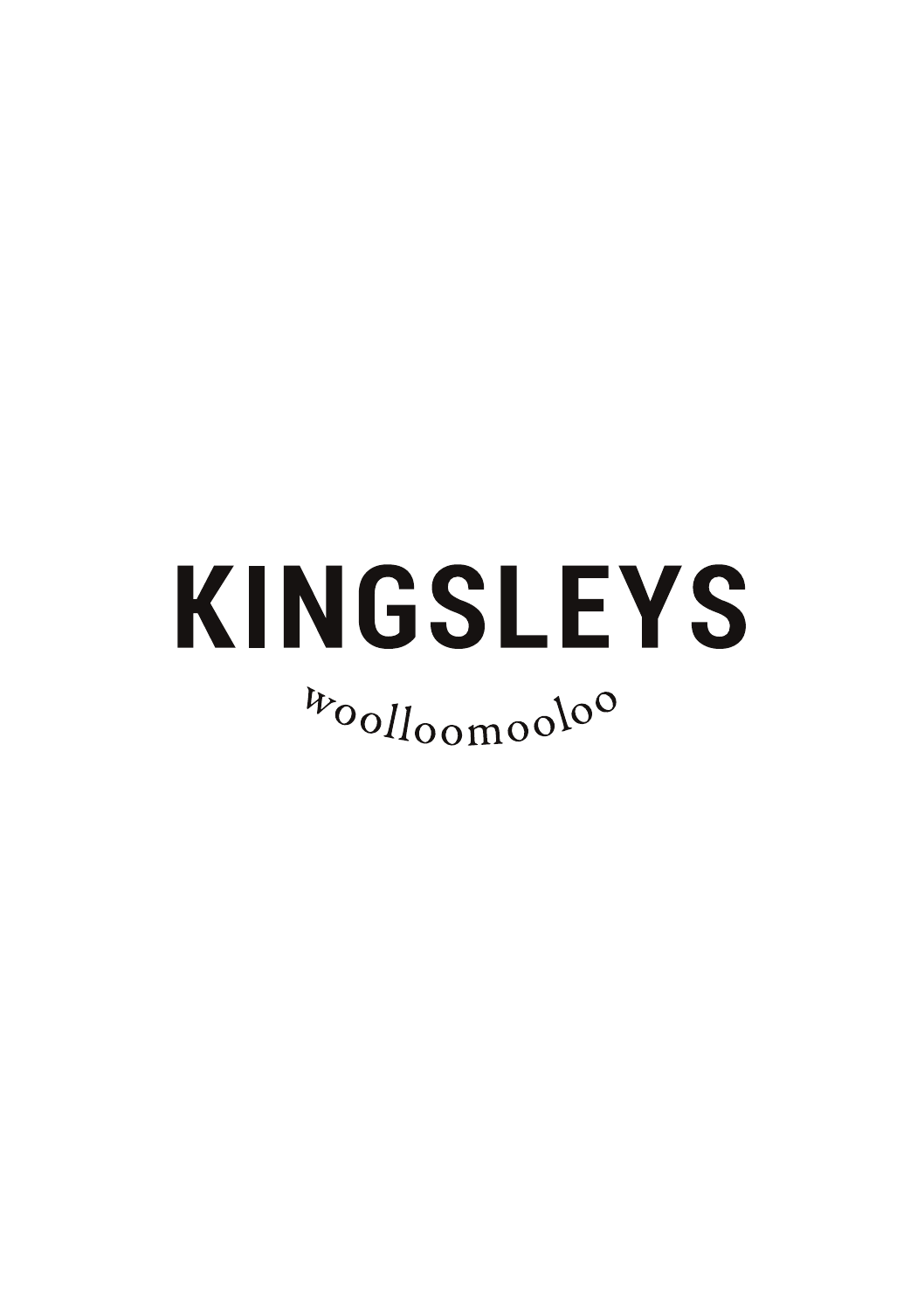# Dessert & Cheese

## **Valrhona Dark Chocolate Delice (gf) 16**

*Hazelnut, cocoa nibs, salted caramel ice cream*

**Smoked Mango Bombe (gf) 17** *Feuilletine crumble*

**Passionfruit Créme Brulee (gf) 16**

*White chocolate, pistachio, raspberry*

**Burnt Basque Cheesecake (gf) 16** *Mandarin, vanilla beans, Grand Marnier*

**Selected Australian & International Cheeses 12ea**  *Lavosh, crisp fruit bread, quince*

# Dessert Cocktails

#### **Grand Affogato 16**

*Vanilla Ice Cream With One Shot Of Either Frangelico/Disaronno/Baileys/Grand Marnier/Macadamia & Espresso On The Side*

#### **Salted Caramel Espresso Martini 22**

*Espresso Shaken With Vodka, Salted Caramel & Kahlua*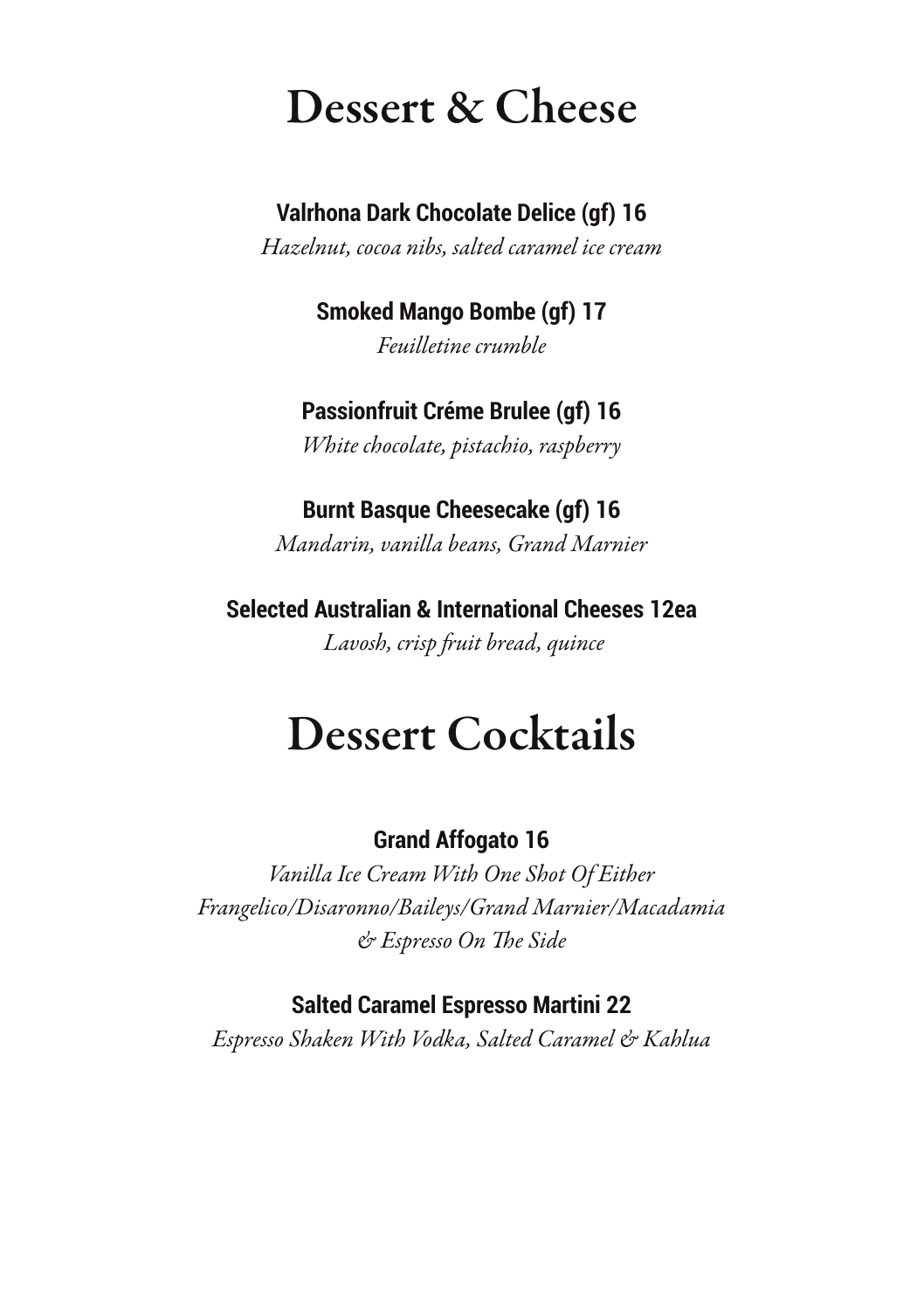# Dessert Wine

#### **Henshke 24.5 | 86**

*Noble Gewurztraminer Adelaide Hills, SA 20116* 

**Vasse Felix 16.5 | 70**

*Cane Cut Semillon Margaret River, WA 2017*

#### **Yalumba 'FSW8B' 16.5 | 59**

*Botrytis Viognier, Wrattonbully, SA 2018* 

## **Heggies 17.5 | 70**

*Botrytis Riesling, Eden Valley, SA 2017*

# Fortified

## **Dutschke Sun Dried Shiraz 21.5**

*Barossa Valley, SA*

### **Galway Pipe, Grand Tawny 14.5**

*Langhorne Creek, SA*

### **Lustau, Pedro Ximenez San Emilio 13**

*Jerez De La Frontera, ESP* 

## **Equipo Navazos, Gran Solera 25+ 32.5** *Jerez De La Frontera, ESP*

## **Henriquez And Henriquez, 15yo 37.5** *Maderia, PT*